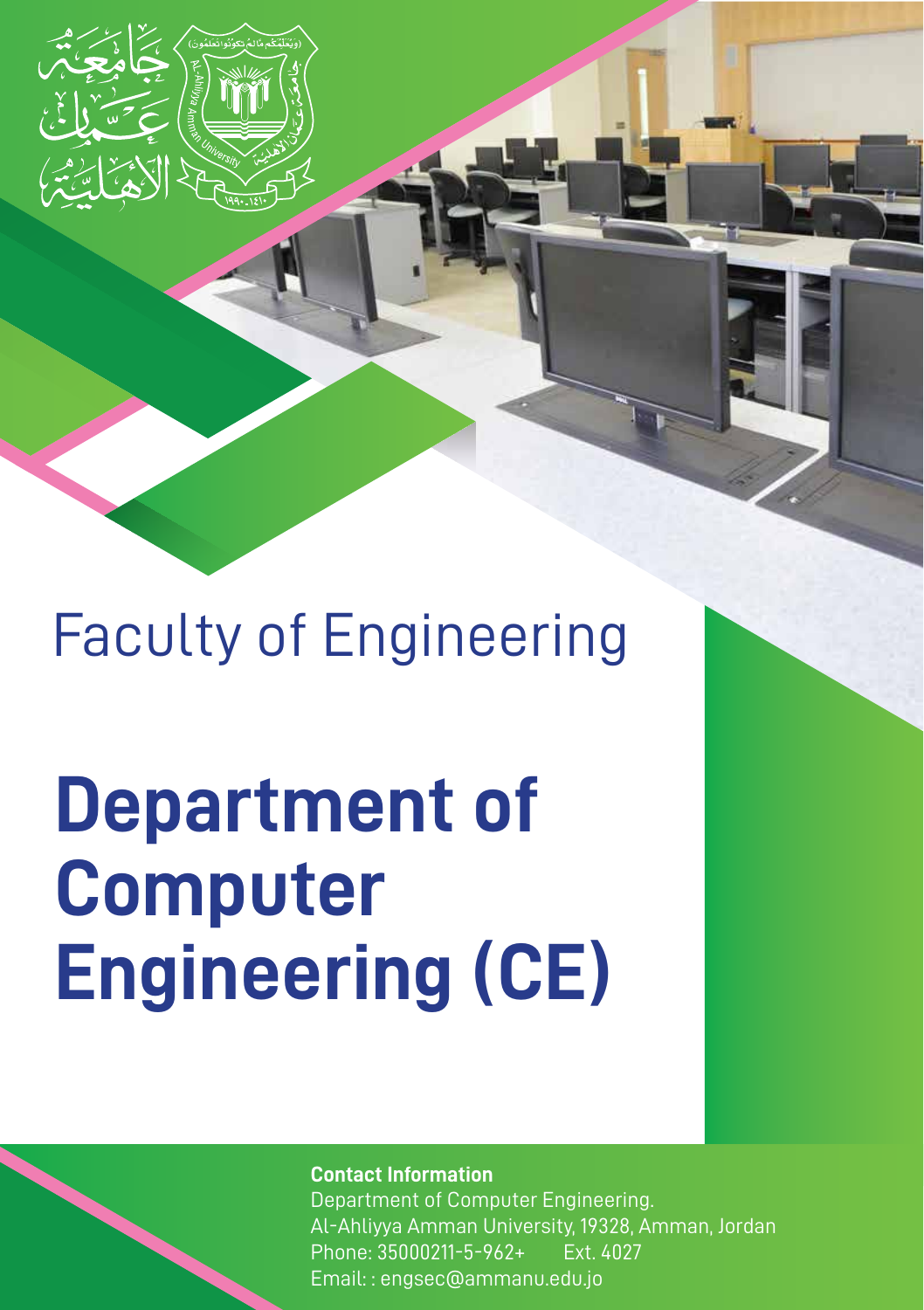#### **Overview**

The Department of Computer Engineering was established in September 1992 to meet the market demand for qualified computer engineers both locally and regionally. Since the date of establishment, the total number of 610 undergraduate students enrolled in the department. Our efforts are focused on providing students with the necessary knowledge and experience that enable them to compete in the labor market of the 21<sup>st</sup> century. More than 540 engineers have graduated from the department and are serving their communities by working in private corporations or local governments. The department has qualified and experienced full-time faculty members consisting of 1 associate professor, 3 assistant professors, 1 lecturer, 2 laboratory engineers, and one technician. The Department of Computer Engineering has a range of well-equipped laboratories such as Embedded Systems lab, Microprocessors lab, Computer Networks lab, Computer Architecture lab, Digital Logic Circuits and Advanced Digital Design labs. The department constantly updates its program to meet the future needs. In this context, the department has established a system that conforms to the highest academic standards.

#### **Mission**

Our mission is to prepare distinguished graduates equipped with state-of -the-art skills that meet the need of marketplace locally and regionally and to encourage scientific research in the discipline.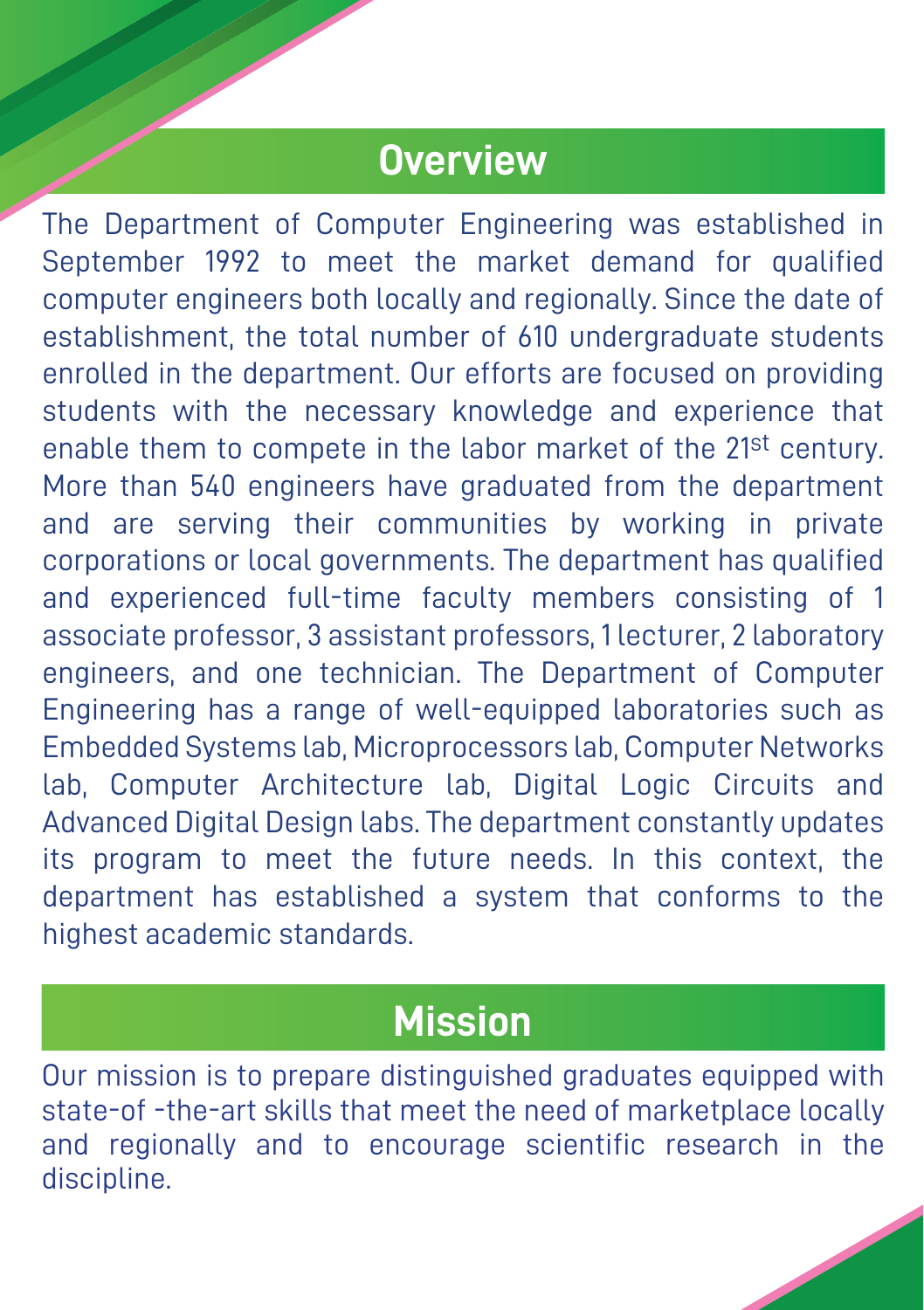### **Program Educational Objectives (PEOs)**

- **PEO1:** Analyzing and providing solutions to challenging problems in professional career using computer engineering theory and practice.
- **PEO2:** Adapting, successfully, to technical changes in the chosen field and occupation.
- **PEO3:** Functioning independently, communicating effectively and working collaboratively with professionalism and ethical responsibility.
- **PEO4:** Providing technical leadership for business, profession and community.

## **Student Outcomes (SOs)**

- **1.** An ability to identify, formulate, and solve complex engineering problems by applying principles of engineering, science, and mathematics.
- **2.** An ability to apply engineering design to produce solutions that meet specified needs with consideration of public health, safety, safety, and welfare, as well as global, cultural, social, environmental, and economic factors.
- **3.** An ability to communicate effectively with a range of audiences.
- **4.** An ability to recognize ethical and professional responsibilities in engineering situations and make informed judgments, which must consider the impact of engineering solutions in global, economic, environmental, and societal contexts.